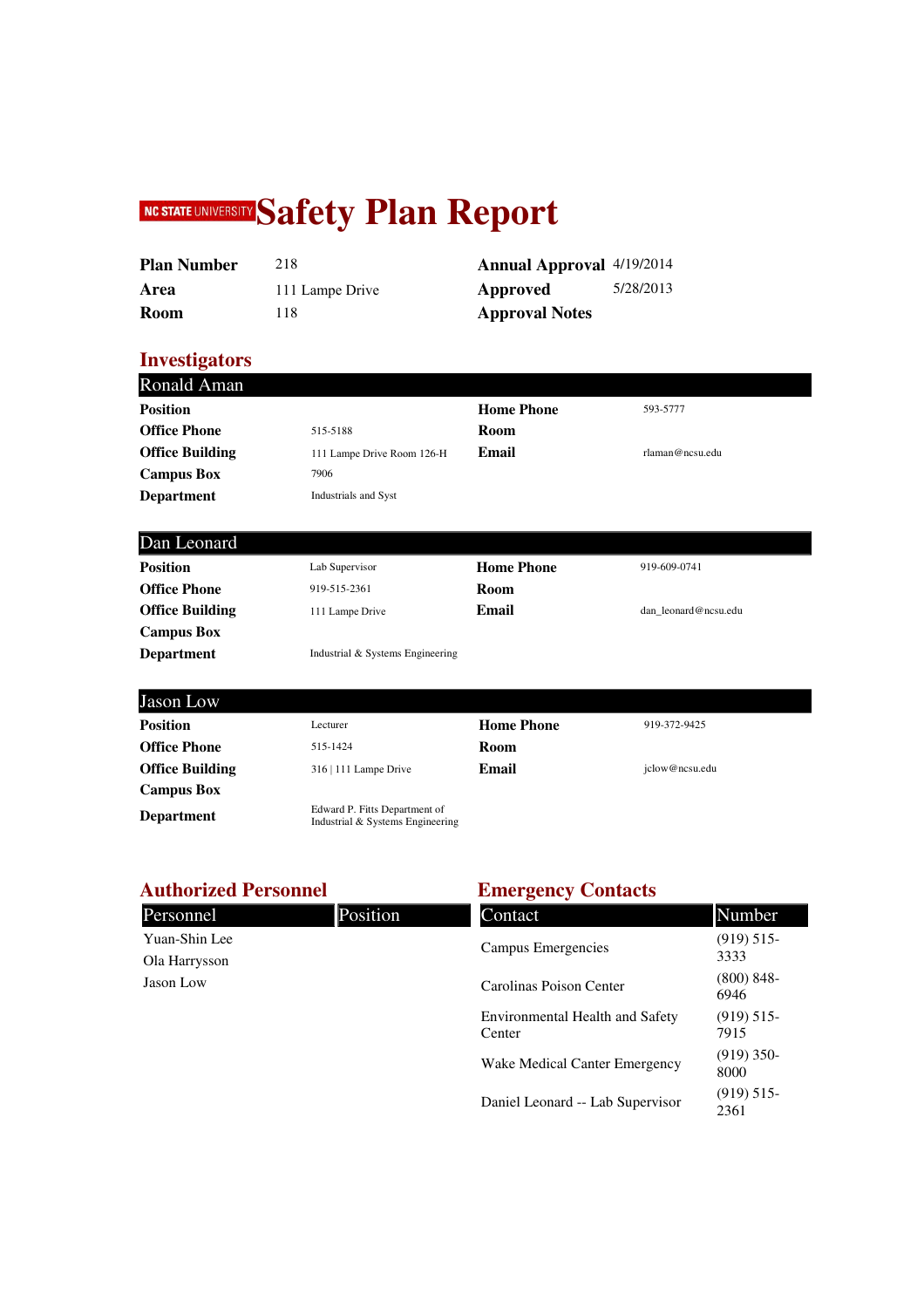## INJECTION MOLDING PLASTICS

## Description

heated fluid plastic injected under pressure into mold

| Description |  |
|-------------|--|
|             |  |

## **Categories**

| <b>Decontamination Procedures</b>                              | PI RESPONSIBLE FOR ACCIDENT<br>NOTIFICATION TO PROPER AUTHORITIES     |
|----------------------------------------------------------------|-----------------------------------------------------------------------|
| <b>Engineering and Ventilation</b><br><b>Controls Required</b> | <b>FUME HOODS</b>                                                     |
| Hazardous Chemicals/Chemicals<br>Classes                       | <b>NYLON PELLETS</b><br>POLYETHELENE PELLETS<br>POLYPROPLENE PELLETS  |
| Potential Hazards                                              | <b>BURNS FROM HOT FURNACE</b><br><b>LIGHT FUMES</b>                   |
| <b>Special Animal use Precautions</b>                          | N/A                                                                   |
| <b>Special Animal Use Precautions</b>                          |                                                                       |
| Special Handling and Storage<br>Requirements                   | SAFETY CHEMICAL CABINETS PROVIDED                                     |
| <b>Spill and Accident Procedures</b>                           | <b>SHOP TOWELS</b><br><b>OIL ABSORBENT</b><br><b>WASTE CONTAINERS</b> |

| <b>Hazards</b>      |             |                                                                                            |
|---------------------|-------------|--------------------------------------------------------------------------------------------|
| Category Type       |             | Description                                                                                |
| Eye                 | Impact      | hot fluid plastic under pressure                                                           |
| Hand                | <b>Burn</b> | heated molds and hot plastic can cause severe burns                                        |
| Hand                |             | Compression pinch hazard                                                                   |
| Foot                | Impact      | danger of dropped or mishandled tools or molds                                             |
| <b>PPE</b>          |             |                                                                                            |
| Category            |             | <b>Type Description</b>                                                                    |
| Goggles             |             | Eye wear eye protection at all times while in the shop                                     |
| Gloves              |             | Hand use gloves to handle heated molds                                                     |
| Shoes,<br>Pullovers | Foot        | wear closed-toe shoes which cover insteps -- no sandles or soft<br>slippers allowed in lab |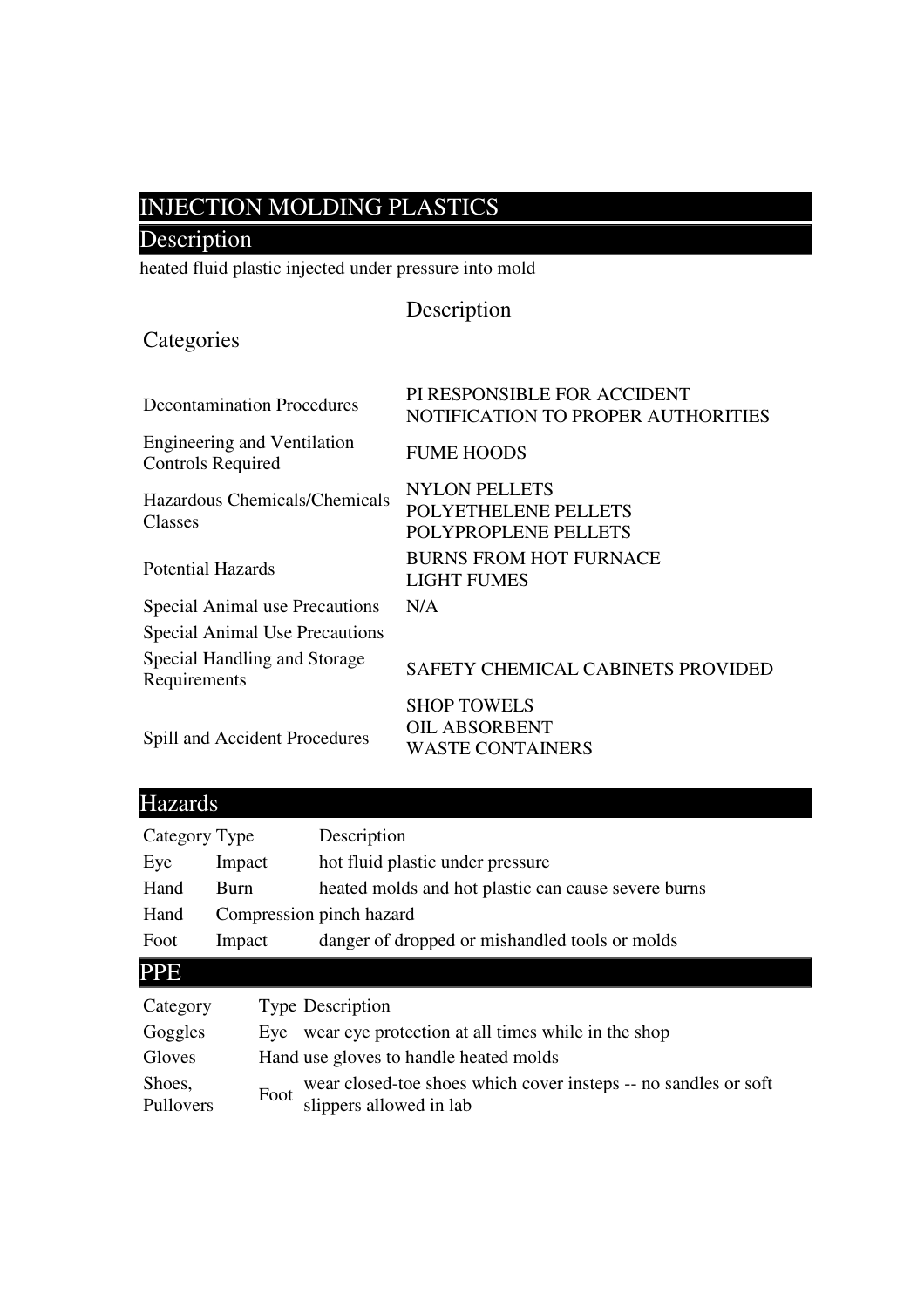## Plastic Mold Making using two part curative agents

### **Description**

Silicone rubber poured around master part; resin cast into evacuated cavity

#### Description

#### **Categories**

| <b>Decontamination Procedures</b>                              | PI RESPONSIBLE FOR ACCIDENT<br>NOTIFICATION TO PROPER AUTHORITIES        |
|----------------------------------------------------------------|--------------------------------------------------------------------------|
| <b>Engineering and Ventilation</b><br><b>Controls Required</b> | <b>FUME HOODS</b>                                                        |
| Hazardous Chemicals/Chemicals<br>Classes                       | Methylene Diisocyanate<br>Polysiloxanes<br>Petroleum solvent             |
|                                                                | Methylene Diisocyanate: allergen and sensitizer                          |
| <b>Potential Hazards</b>                                       | Polysiloxanes: skin and eye irritation                                   |
|                                                                | Petroleum solvent: irritant, flammable                                   |
| Special Animal use Precautions                                 | N/A                                                                      |
| Special Animal Use Precautions                                 |                                                                          |
| Special Handling and Storage<br>Requirements                   | SAFETY CHEMICAL CABINETS PROVIDED                                        |
| Spill and Accident Procedures                                  | <b>SHOP TOWELS</b><br><b>LIQUID ABSORBENT</b><br><b>WASTE CONTAINERS</b> |

### Hazards

Category Type Description

Hand Chemical Exposure

Body Chemical Exposure

Foot Chemical Exposure

Eye Chemical Splash

#### PPE

| Category              | <b>Type Description</b>                                                                               |
|-----------------------|-------------------------------------------------------------------------------------------------------|
| <b>Safety Glasses</b> | wear eye protection at all times while in the shop<br>Eve                                             |
| Gloves                | Hand wear rubber gloves to protect from chemical exposure                                             |
| Vinyl/Rubber<br>Apron | Body wear long pant to protect from chemical exposure                                                 |
| Shoes, Pullovers      | wear closed-toe shoes which cover the instep -- no sandals or<br>Foot<br>soft slippers allowed in lab |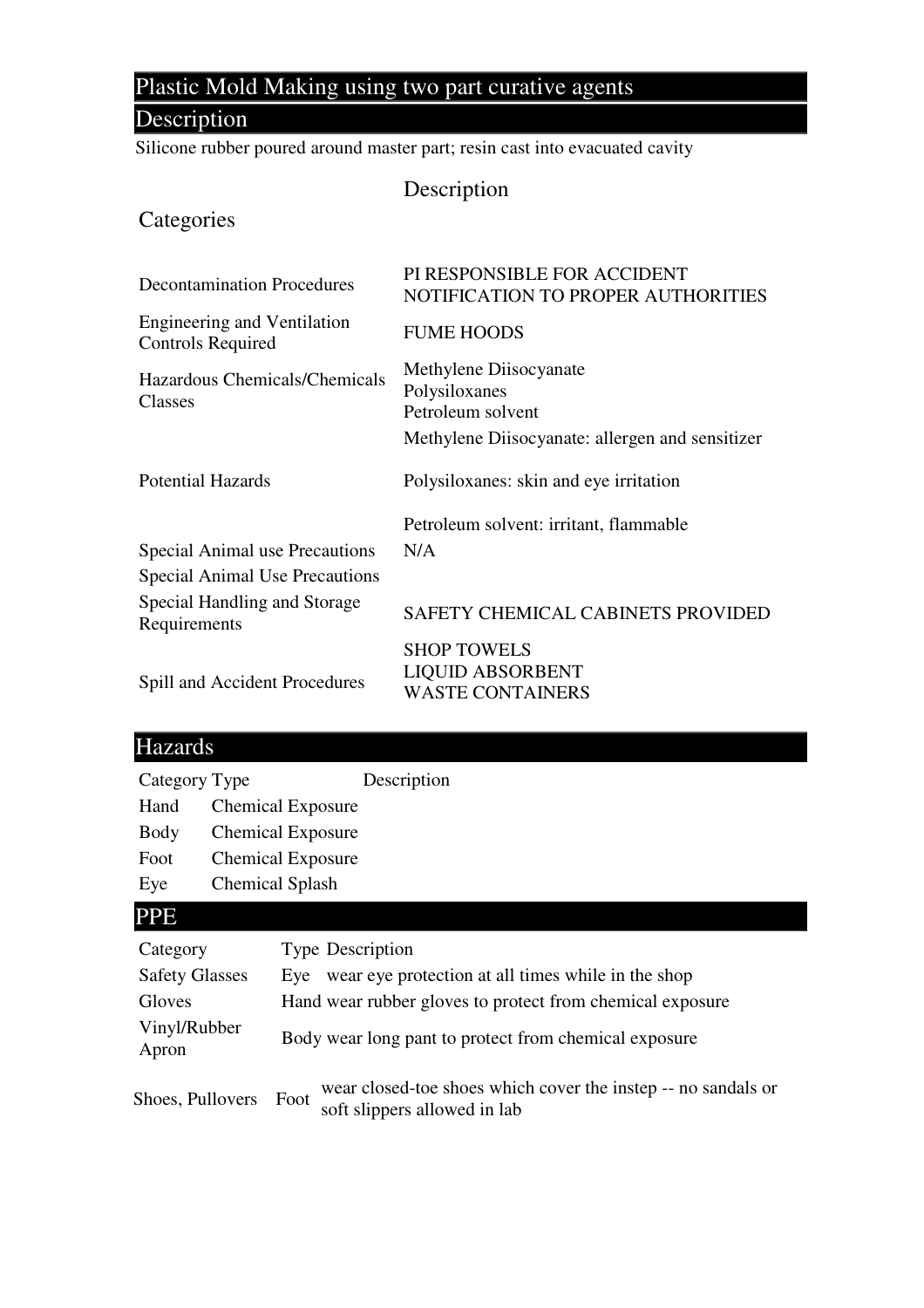## Metallic Molding, Sand Casting, Die Casting

#### Description

heated liquid metals poured into molds or injected into dies

#### Description

#### **Categories**

| <b>Decontamination Procedures</b>                              | PI RESPONSIBLE FOR ACCIDENT<br>NOTIFICATION TO PROPER AUTHORITIES                                                                                 |
|----------------------------------------------------------------|---------------------------------------------------------------------------------------------------------------------------------------------------|
| <b>Engineering and Ventilation</b><br><b>Controls Required</b> | <b>FUME HOODS</b>                                                                                                                                 |
| Hazardous Chemicals/Chemicals<br>Classes                       | Fumes<br><b>Furnace Heat</b><br>Silica                                                                                                            |
| <b>Potential Hazards</b>                                       | Fume Inhalation<br><b>Burns</b>                                                                                                                   |
| Special Animal use Precautions                                 | N/A                                                                                                                                               |
| <b>Special Animal Use Precautions</b>                          |                                                                                                                                                   |
| Special Handling and Storage<br>Requirements                   | heat resistant gloves<br>tongs<br>safety glasses<br>face shield<br>leather or fire-resistant covering<br><b>SAFETY CHEMICAL CABINETS PROVIDED</b> |
| Spill and Accident Procedures                                  | <b>VACUUM CLEANER</b><br><b>LIQUID ABSORBENT</b><br><b>WASTE CONTAINERS</b>                                                                       |

### Hazards

Category Type Description

| Body |  | Burn danger from molten metals |  |  |
|------|--|--------------------------------|--|--|
|------|--|--------------------------------|--|--|

- Hand Burn danger from molten metals
- Foot Burn danger from molten metals
- Eye Burn danger from molten metals

### PPE

| Category Type Description |                                                                                                 |
|---------------------------|-------------------------------------------------------------------------------------------------|
|                           | Safety Glasses Eye wear eye protection at all times while in the shop                           |
| Gloves                    | Hand use gloves to handle vessels containing molten metal                                       |
| Lab Coat                  | Body wear fire-proof protective clothing                                                        |
| Shoes,<br>Pullovers       | Foot wear closed-toe shoes which cover insteps -- no sandles or soft<br>slippers allowed in lab |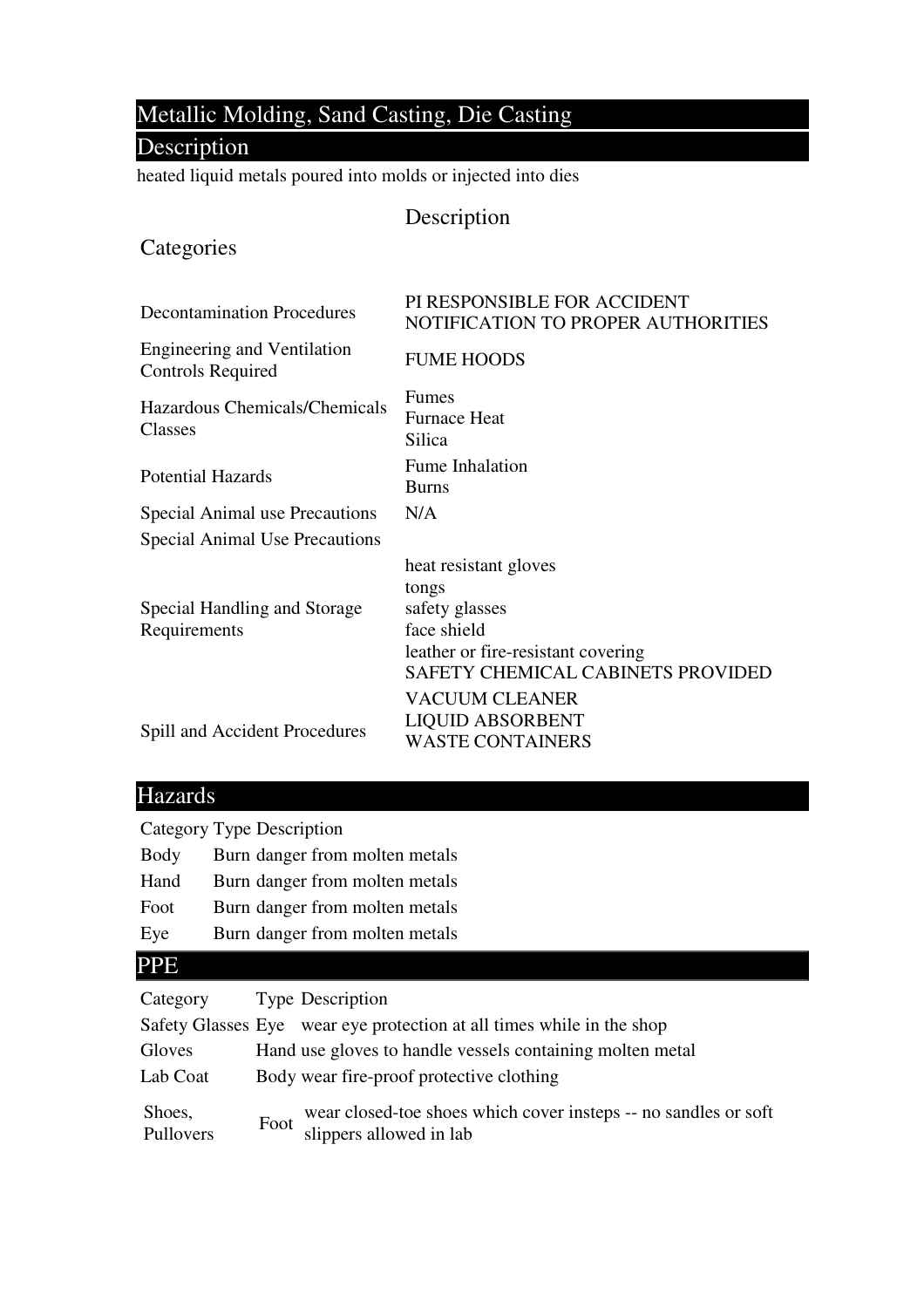## Machining Raw Materials / Wood, Plastic and Metallic Alloys

## Description

Manual and CNC material removal processes

### Description

## **Categories**

| Decontamination<br>Procedures                              | PI RESPONSIBLE FOR ACCIDENT NOTIFICATION TO<br>PROPER AUTHORITIES                                                                                                                                                                                                                               |
|------------------------------------------------------------|-------------------------------------------------------------------------------------------------------------------------------------------------------------------------------------------------------------------------------------------------------------------------------------------------|
| Engineering and<br><b>Ventilation Controls</b><br>Required |                                                                                                                                                                                                                                                                                                 |
| Hazardous<br>Chemicals/Chemicals<br>Classes                | Cuttings oils<br>Coolants                                                                                                                                                                                                                                                                       |
| <b>Potential Hazards</b>                                   | Flying metal chips<br>Rotating cutters<br>Rapid automated movement<br>Pinch points                                                                                                                                                                                                              |
| Special Animal Use<br>Precautions                          |                                                                                                                                                                                                                                                                                                 |
| Special Handling and<br><b>Storage Requirements</b>        | When removing long metal chips from mill or lathe or drill<br>work do not use bare hands. Pliers and/or leather gloves are<br>recommended. If using gloves, be sure machines are<br>completely stopped. Store chips in metal-collection bins.<br>Supervisor will arrange for removal from shop. |
| Spill and Accident<br>Procedures                           | <b>VACUUM CLEANER</b><br><b>WASTE CONTAINERS</b>                                                                                                                                                                                                                                                |

## Hazards

| Category Type |          | Description                                                      |
|---------------|----------|------------------------------------------------------------------|
| Body          | Puncture | rotating cutting tools                                           |
| Eye           | Impact   | material chips and splinters                                     |
| Hand          |          | Cuts/Abrasion machining materials can produce sharp jagged edges |
| Hand          |          | Compression pinch hazards present throughout shop                |
| Foot          | Impact   | danger from mishandled tools or material                         |
| Other         | Impact   | unconstrained hair can be caught in rotating machinery           |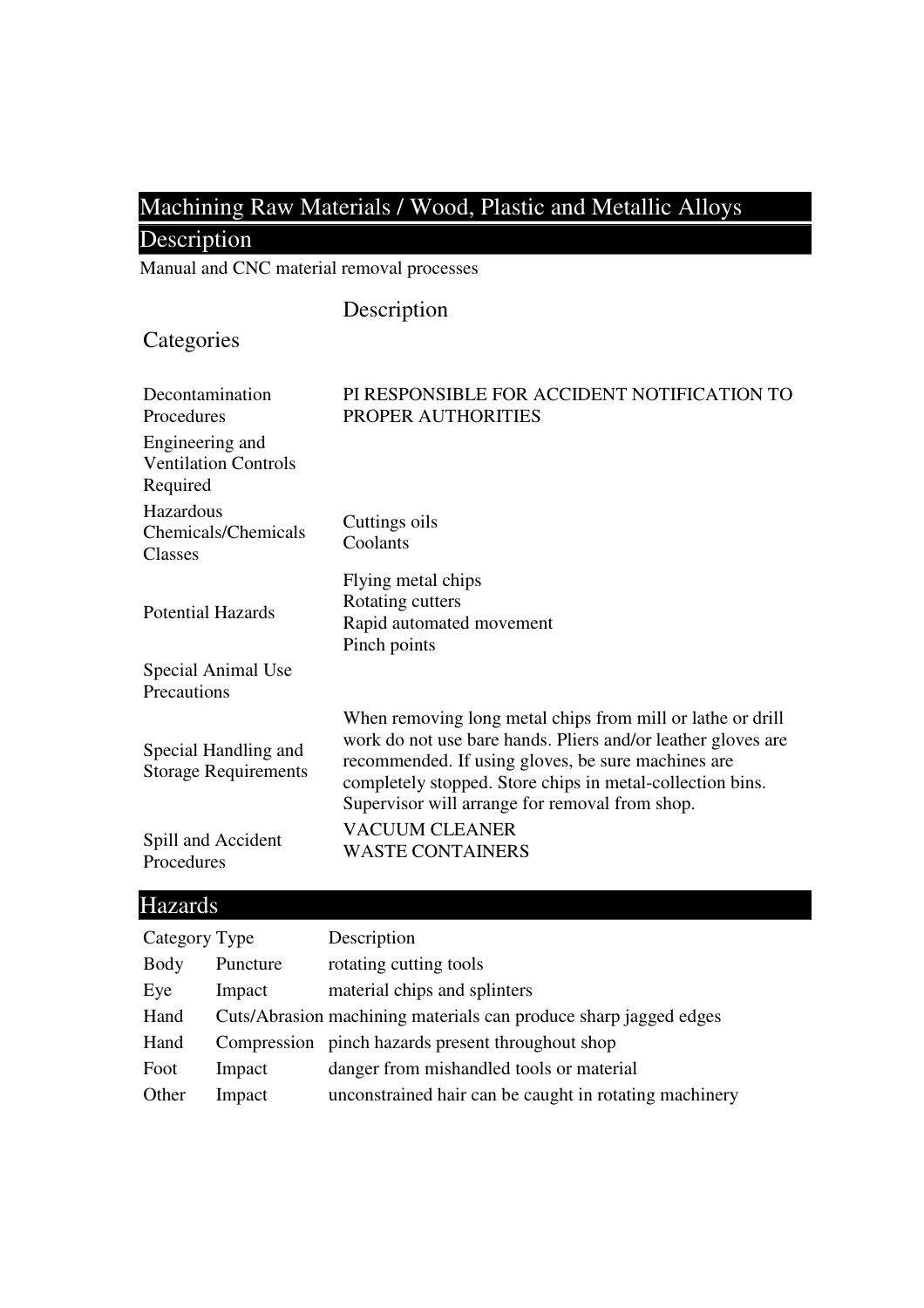| <b>PPE</b>          |      |                                                                                                                                                                                                                                                             |
|---------------------|------|-------------------------------------------------------------------------------------------------------------------------------------------------------------------------------------------------------------------------------------------------------------|
| Category            |      | <b>Type Description</b>                                                                                                                                                                                                                                     |
| Helmet              |      | Head use a hair tie, hair clip, hair net or cap (or helmet, if necessary) to<br>constrain hair                                                                                                                                                              |
| Safety<br>Glasses   | Eye  | wear eye protection at all times while in the shop                                                                                                                                                                                                          |
| Shoes,<br>Pullovers | Foot | wear closed-toe shoes which cover insteps -- no sandles or soft<br>slippers allowed in lab                                                                                                                                                                  |
| Gloves              | Hand | use cotton or leather gloves to handle tools, sheet metal and other<br>materials, but not while operating rotating machinery -- nitrile gloves<br>offer some protection from chips and splinters with reduced risk of<br>being snagged on rotating machines |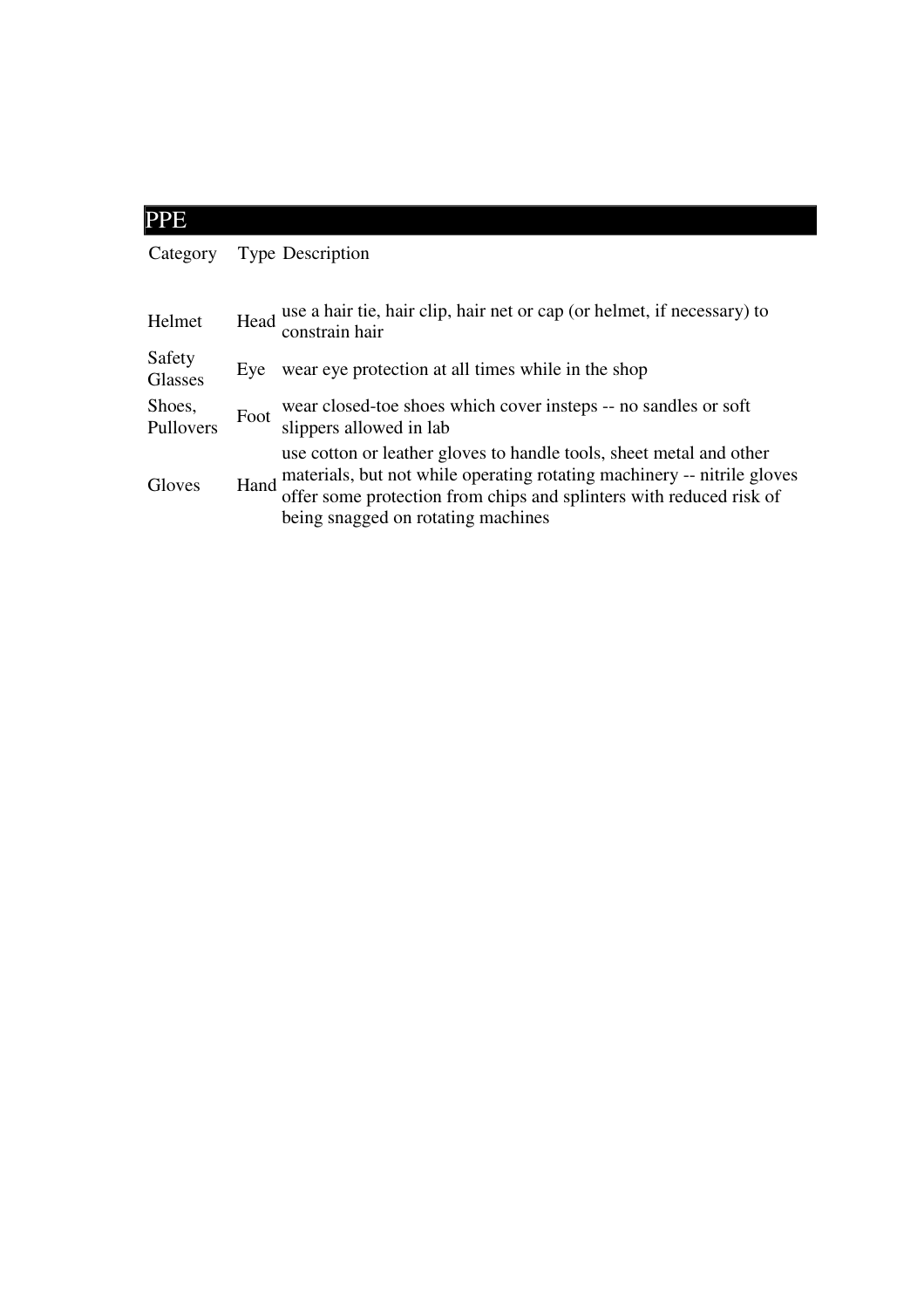## Electrical Discharge Machining EDM

## Description

removing metal with electric spark

|  | Description |
|--|-------------|
|  |             |

## **Categories**

| <b>Decontamination Procedures</b>                              | PI RESPONSIBLE FOR ACCIDENT<br>NOTIFICATION TO PROPER AUTHORITIES |
|----------------------------------------------------------------|-------------------------------------------------------------------|
| <b>Engineering and Ventilation</b><br><b>Controls Required</b> | Fume Hood                                                         |
| Hazardous Chemicals/Chemicals<br>Classes                       | Dielectric Fluid                                                  |
| <b>Potential Hazards</b>                                       | <b>Fumes</b>                                                      |
| Special Animal use Precautions                                 | N/A                                                               |
| <b>Special Animal Use Precautions</b>                          |                                                                   |
| Special Handling and Storage<br>Requirements                   |                                                                   |
| Spill and Accident Procedures                                  | Liquid Absorbent<br>Drum Waste Disposable                         |

## Hazards

| Category Type |                         | Description                                                   |
|---------------|-------------------------|---------------------------------------------------------------|
| Eye           |                         | Chemical Splash dielectric fluid circulating around workpiece |
| Eye           | Impact                  |                                                               |
| Foot          | Impact                  | danger of dropped or mishandled tools or materials            |
| <b>PPE</b>    |                         |                                                               |
| Category      | <b>Type Description</b> |                                                               |

|           | Safety Glasses Eye wear eye protection at all times while in the shop |
|-----------|-----------------------------------------------------------------------|
| Shoes,    | wear closed-toe shoes which cover insteps -- no sandles or soft       |
| Pullovers | Foot wear closed-toe shoes v<br>slippers allowed in lab               |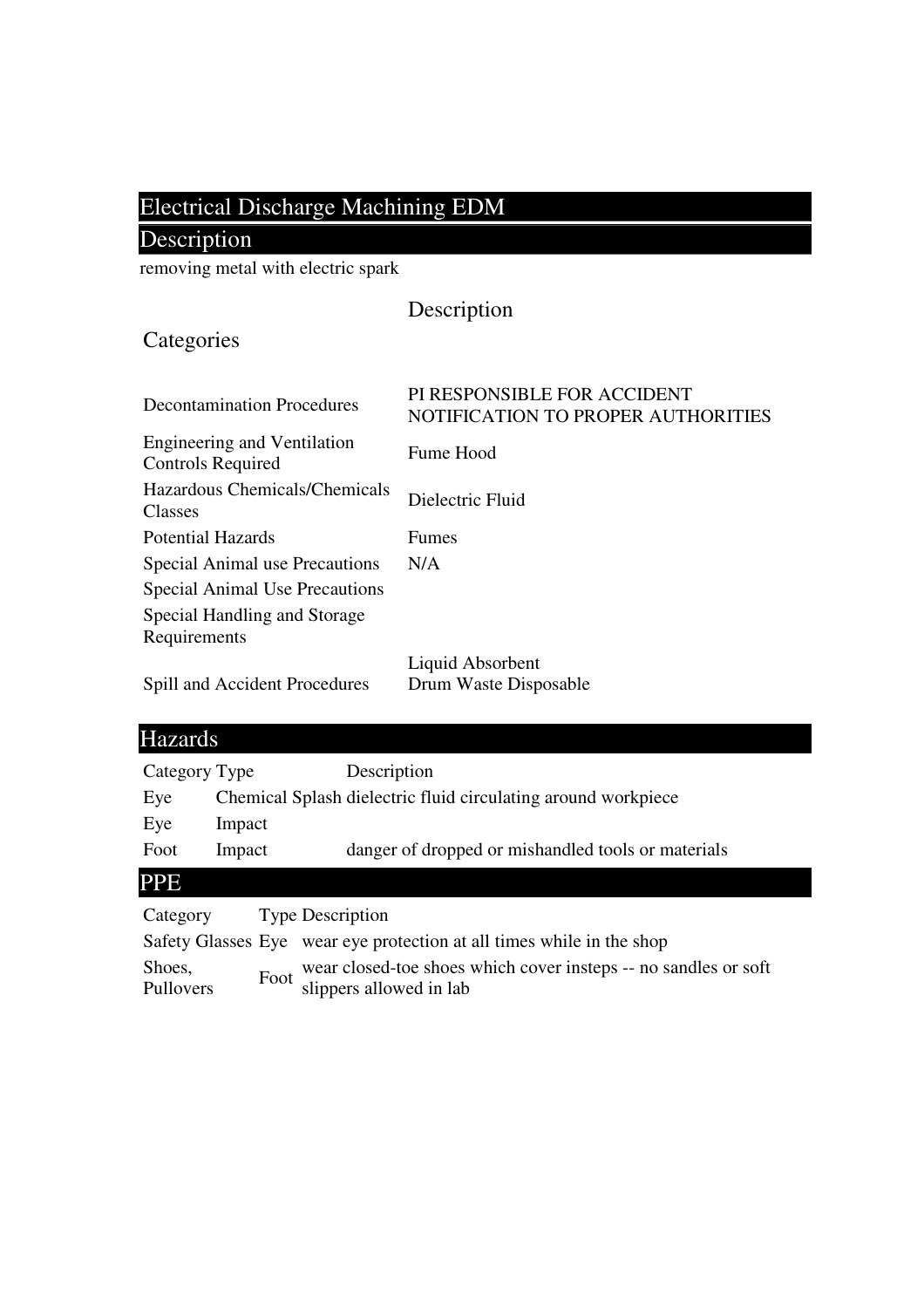## WELDING

## Description

joining metals through application of heat

|                                                                | Description                                                                         |
|----------------------------------------------------------------|-------------------------------------------------------------------------------------|
| Categories                                                     |                                                                                     |
| <b>Decontamination Procedures</b>                              | PI Responsible FOR ACCIDENT NOTIFICATION<br>TO PROPER AUTHORITIES                   |
| <b>Engineering and Ventilation</b><br><b>Controls Required</b> | <b>FUME HOOD</b>                                                                    |
| Hazardous Chemicals/Chemicals<br>Classes                       | Gases:<br>Oxygen<br>Acetelyene<br><b>ARGON</b><br>CO <sub>2</sub><br><b>Fumes</b>   |
| <b>Potential Hazards</b>                                       | Fumes<br>Eye Burns<br>Hot sparks<br><b>Compressed Gas</b>                           |
| <b>Special Animal use Precautions</b>                          | N/A                                                                                 |
| <b>Special Animal Use Precautions</b>                          |                                                                                     |
| Special Handling and Storage<br>Requirements                   | <b>GAS TANKS CHAINED. Wear heat-resistant</b><br>gloves to handle hot welded parts. |
| Spill and Accident Procedures                                  | Liquid Absorbment<br>Drum Waste Disposable                                          |

| ш |         |  |
|---|---------|--|
|   | Hazards |  |
|   |         |  |

| Category Type |                      | Description                                                                                                           |
|---------------|----------------------|-----------------------------------------------------------------------------------------------------------------------|
| Body          | Burn                 | drops of moten metal can be ejected from the weld during<br>the welding process -- welded materials are extremely hot |
| Head          | <b>Burn</b>          |                                                                                                                       |
| Hand          | <b>Burn</b>          |                                                                                                                       |
| Foot          | <b>Burn</b>          |                                                                                                                       |
| Foot          | Impact               | danger of dropped or mishandled tools or materials                                                                    |
| Eye           | Light/Radiation      | intense ultraviolet light from weld arc can burn corneas<br>and/or retinas of eyes                                    |
| Eye           | Impact               | molten ejecta                                                                                                         |
| Other         | Chemical<br>Exposure | fumes from welding process                                                                                            |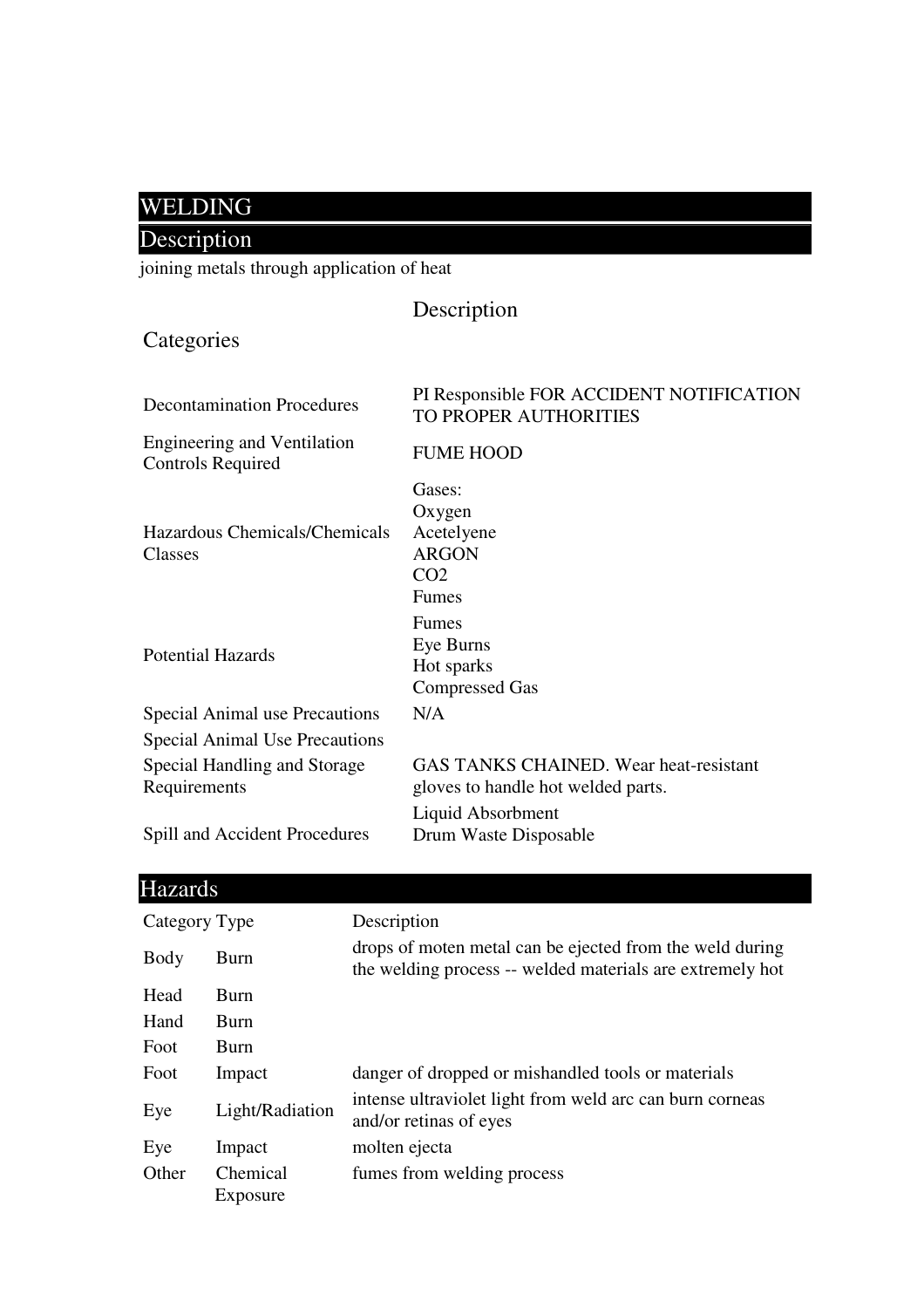## PPE

| Category            | <b>Type Description</b>                                                                            |
|---------------------|----------------------------------------------------------------------------------------------------|
| Helmet              | welding helmet with darkened eye shield<br>Eve                                                     |
| Gloves              | Hand fire-proof heat resistant gloves                                                              |
| Helmet              | Head fire-proof hat recommended                                                                    |
| Lab Coat            | Body fire-proof heat resistant clothing                                                            |
| Shoes,<br>Pullovers | wear closed-toe shoes which cover insteps -- no sandles or soft<br>Foot<br>slippers allowed in lab |
| Face Shield         | Eye                                                                                                |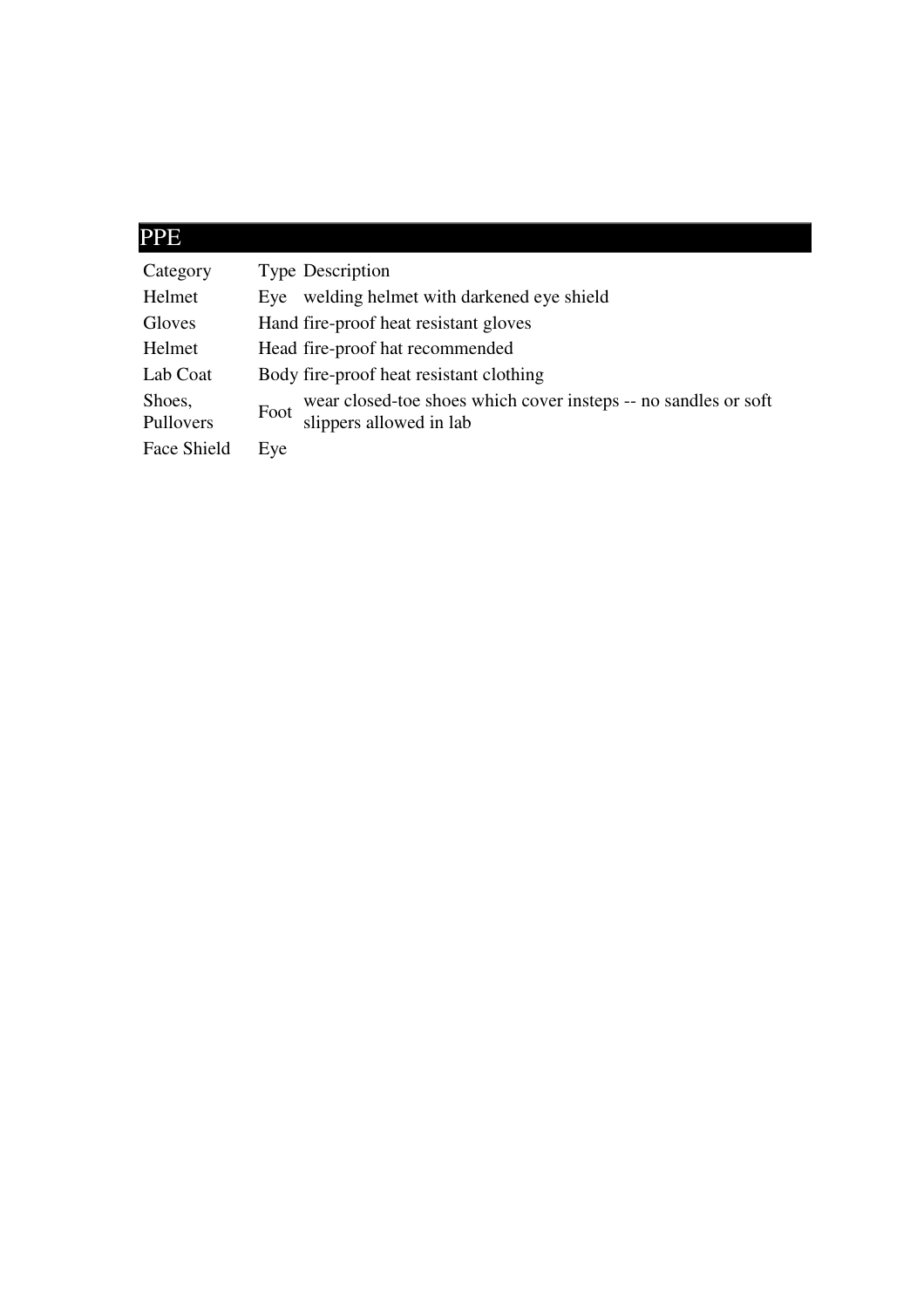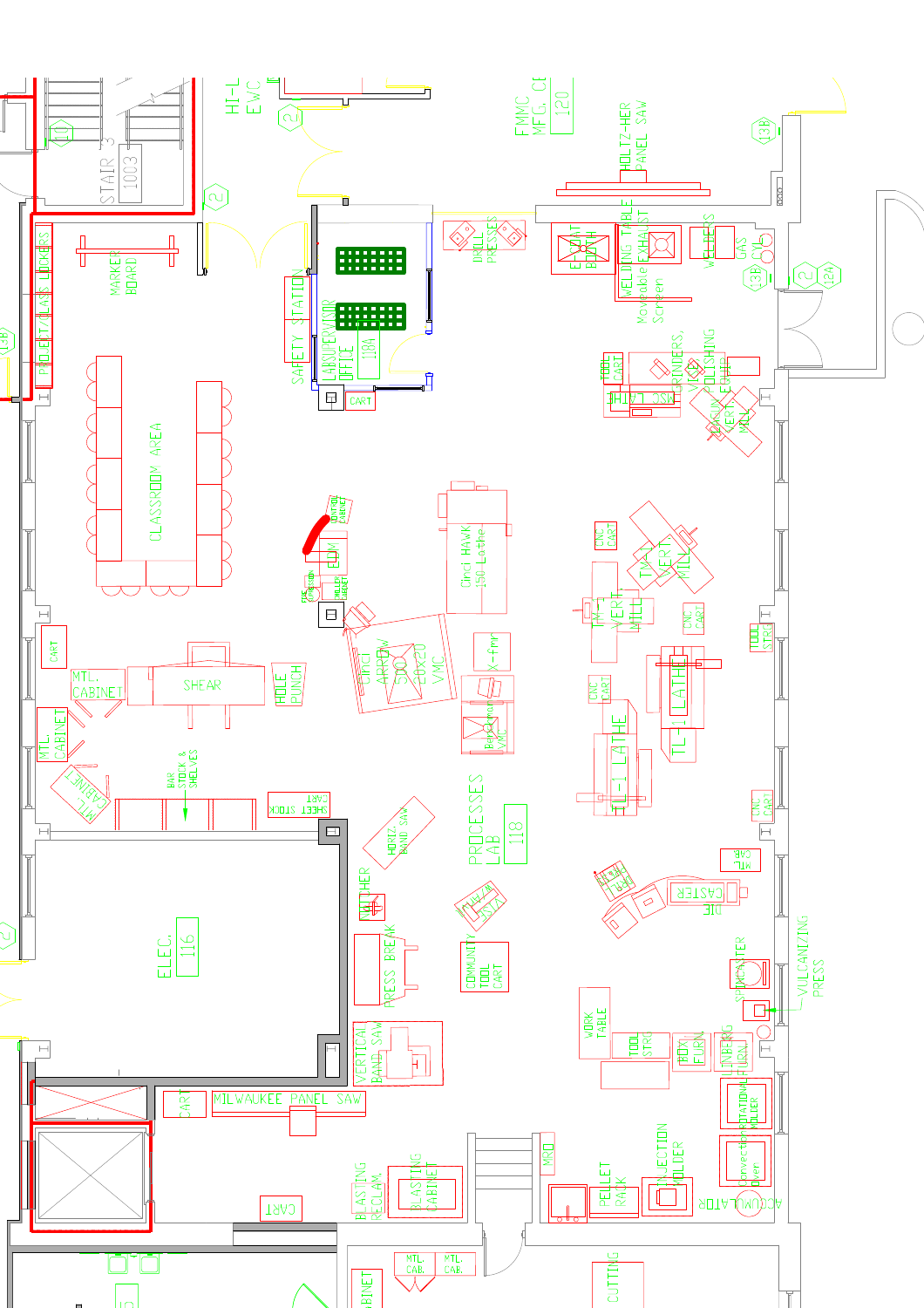#### LABORATORY PROCEDURES/SAFETY

#### TRAINING for STUDENTS

Training of students will be done as these individuals are introduced to the laboratory. It will be the responsibility of the principal investigator, whether this is a certified faculty member or laboratory manager who introduces new students, to supply both laboratory safety training in written and/or verbal form. Process-specific training will take place on a "per assignment" basis. The instructor and or lab manager will be responsible for developing safe work habits and guidelines for all laboratory occupants.' A process "walk through" will be performed prior to the day's work in the lab. Key elements of safety, including fire, health, and accident reporting will be addressed prior to involvement in laboratory exercises.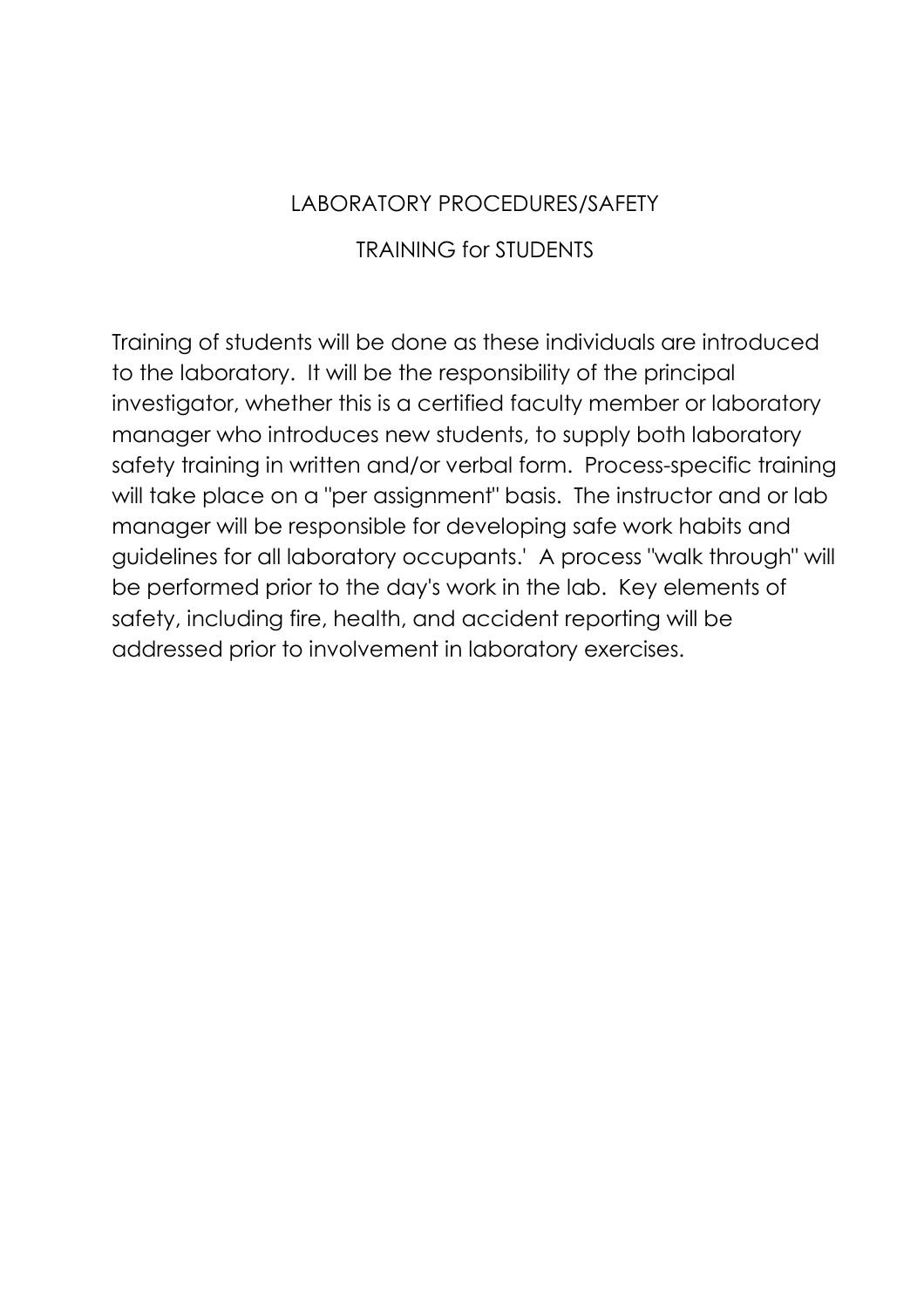| <b>Material Storage Location</b> |       | Storage Device Chemical Name           | (manufacturer)   | Number of Units Quantity per Unit   Volume Size   Physical State CAS # |  | <b>Receipt Date</b> |
|----------------------------------|-------|----------------------------------------|------------------|------------------------------------------------------------------------|--|---------------------|
| acid cabinet                     | metal | sodium hydroxide                       | <b>Red Devil</b> | $18.00$ oz                                                             |  |                     |
|                                  |       | potassium hydroxide                    | Fisher           | 500.00 q                                                               |  |                     |
|                                  |       | lammonium hydroxide                    | Acros Organics   | 1.00 L                                                                 |  |                     |
|                                  |       | sulfuric acid                          |                  | $5.00$ gal                                                             |  |                     |
|                                  |       | sulfuric acid                          | LabChem          | $2.50$  L                                                              |  |                     |
|                                  |       | sulfuric acid 50%/water 50%            |                  | $1.00$ gal                                                             |  |                     |
|                                  |       | muriatic acid                          | Crown            | $1.00$ gal                                                             |  |                     |
|                                  |       | hydrochloric acid                      | <b>EMD</b>       | $2.50$ <sup>L</sup>                                                    |  |                     |
|                                  |       | phosphoric acid (naval jelly)          | Loctite          | $12.00$ oz                                                             |  |                     |
|                                  |       | sodium hydroxide, 2 oz, in water, 1 gt |                  | $1.00$ gt                                                              |  |                     |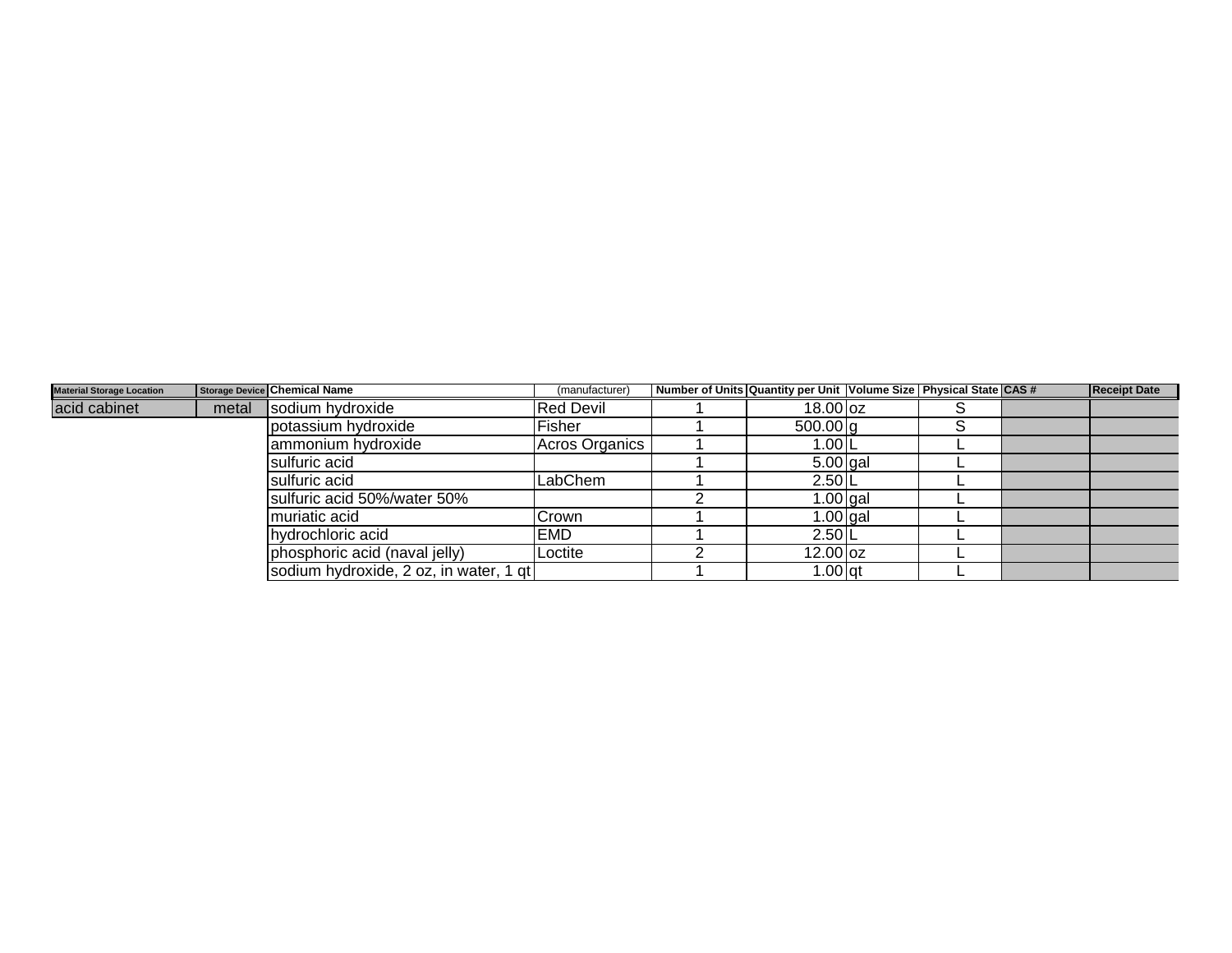| 118   111 Lampe Drive -- Pls : Ola Harrysson, Yuan-Shin Lee, Jason Low |       |                                          |                             |                                |                    |                                                                        |  |                     |
|------------------------------------------------------------------------|-------|------------------------------------------|-----------------------------|--------------------------------|--------------------|------------------------------------------------------------------------|--|---------------------|
| <b>Material Storage Location</b>                                       |       | <b>Storage Device Chemical Name</b>      | (manufacturer)              |                                |                    | Number of Units Quantity per Unit   Volume Size   Physical State CAS # |  | <b>Receipt Date</b> |
| flammables storage: large                                              | metal | light machine oil                        | $3$ -in-1                   | 2                              | $3.00$ oz          |                                                                        |  |                     |
|                                                                        |       | light machine oil                        | $3$ -in-1                   | $\overline{c}$                 | 4.00 <sub>oz</sub> |                                                                        |  |                     |
|                                                                        |       | Flux-Off flux remover                    | Chemtronix                  | 2                              | $10.00$ oz         |                                                                        |  |                     |
|                                                                        |       | Pow-R-Wash cable/contact cleaner         | Chemtronix                  | $\overline{2}$                 | $13.50$ oz         |                                                                        |  |                     |
|                                                                        |       | Freon TP-35                              | Texwipe                     | 3                              | $15.00$ oz         |                                                                        |  |                     |
|                                                                        |       | Ease Release 200                         | Mann                        | $\mathbf{1}$                   | $12.00$ $oz$       |                                                                        |  |                     |
|                                                                        |       | Ease Release 400                         | Mann                        | $\overline{2}$                 | $12.00$ oz         |                                                                        |  |                     |
|                                                                        |       | Ease Release 500                         | Mann                        | 1                              | 12.00 oz           |                                                                        |  |                     |
|                                                                        |       | <b>PVA #10</b>                           | <b>Composite Envisions</b>  | 1                              | $1.00$ gt          |                                                                        |  |                     |
|                                                                        |       | polymer P-767powder [poly(caprolactone)] | <b>Union Carbide</b>        | $\overline{7}$                 | 3.00 lb            | S                                                                      |  |                     |
|                                                                        |       | polymer powder coat, red                 | Caswell                     | 1                              | 5.00 lb            | S                                                                      |  |                     |
|                                                                        |       | propane                                  | Ozark Trail                 | $\mathbf{1}$                   | 16.40 oz           | G                                                                      |  |                     |
|                                                                        |       | Super Shield nickel conductive coating   | <b>MG Chemicals</b>         |                                | 12.00 oz           |                                                                        |  |                     |
|                                                                        |       | Cool-Tool II                             | Monroe                      |                                | $4.00$ oz          |                                                                        |  |                     |
|                                                                        |       | PTFE release agent                       | Miller-Stephenson           |                                | $15.00$ oz         |                                                                        |  |                     |
|                                                                        |       | mold release                             | Smooth-On                   | 14                             | 14.00 oz           |                                                                        |  |                     |
|                                                                        |       | wax de-bubbler                           | <b>Magic Cast Products</b>  | $\mathbf{1}$                   | 8.00 oz            |                                                                        |  |                     |
|                                                                        |       | Great Stuff foam sealant                 | <b>Flexible Products</b>    | $\mathbf{1}$                   | $12.00$ oz         |                                                                        |  |                     |
|                                                                        |       |                                          |                             |                                |                    |                                                                        |  |                     |
|                                                                        |       | silicone lubricant                       | CRC                         | 1                              | 13.00 oz           |                                                                        |  |                     |
|                                                                        |       | silicone lubricant                       | LPS                         | $\mathbf{1}$                   | $13.00$ oz         |                                                                        |  |                     |
|                                                                        |       | liquid wrench                            | Gunk                        | 1                              | 16.00 oz           |                                                                        |  |                     |
|                                                                        |       | pneumatic lube                           | Aro                         | $\mathbf{1}$                   | $1.00$ at          | L                                                                      |  |                     |
|                                                                        |       | Almo 525 air tool oil                    | Mobil                       | 1                              | $1.00$ qt          |                                                                        |  |                     |
|                                                                        |       | adhesive remover                         | Auto Tech                   | 1                              | 32.00 oz           |                                                                        |  |                     |
|                                                                        |       | gasket remover                           | <b>CRC</b>                  |                                | 12.00 oz           |                                                                        |  |                     |
|                                                                        |       | stain                                    | Dykem                       | 3                              | $8.00$ oz          |                                                                        |  |                     |
|                                                                        |       | spray layout ink                         | Dykem                       | 4                              | 12.00 oz           |                                                                        |  |                     |
|                                                                        |       | ink remover                              | Dykem                       | $\overline{2}$                 | $12.00$ oz         |                                                                        |  |                     |
|                                                                        |       | Vactra 4                                 |                             | 2                              | $1.00$ at          |                                                                        |  |                     |
|                                                                        |       | hydraulic jack oil                       | $\overline{\mathsf{S}}$ nap | 1                              | $1.00$ qt          |                                                                        |  |                     |
|                                                                        |       | bearing oil                              | Mobil                       | $\mathbf{1}$                   | $1.00$ at          |                                                                        |  |                     |
|                                                                        |       | polymer P-787powder [poly(caprolactone)] | <b>Union Carbide</b>        | 1                              | 5.00 lb            | S                                                                      |  |                     |
|                                                                        |       | A isocyanate, Roto-One                   | Golden West                 | $\mathbf{1}$                   | $1.00$ at          |                                                                        |  |                     |
|                                                                        |       | B polyol,<br>Roto-One                    | Golden West                 | 1                              | $1.00$ qt          |                                                                        |  |                     |
|                                                                        |       | A isocyanate, #709                       | Golden West                 | $\mathbf{1}$                   | $1.00$ gal         |                                                                        |  |                     |
|                                                                        |       | B polyol,<br>#709                        | Golden West                 |                                | 1.00 gal           |                                                                        |  |                     |
|                                                                        |       | used acetone with trace amt. paint       |                             |                                | 2.00 <sub>oz</sub> |                                                                        |  |                     |
|                                                                        |       | touch-up paint                           |                             |                                | 100.00 mL          |                                                                        |  |                     |
|                                                                        |       | lacquer thinner                          |                             |                                | 100.00 mL          |                                                                        |  |                     |
|                                                                        |       |                                          |                             |                                |                    |                                                                        |  |                     |
|                                                                        |       | pipe thread sealant                      | Rectoseal                   | $\mathbf{1}$                   | $2.00$ oz          |                                                                        |  |                     |
|                                                                        |       | pvc cement                               | Oatey                       | $\mathbf{1}$                   | 8.00 oz            | L                                                                      |  |                     |
|                                                                        |       | spray paint                              | various                     | 29                             | 12.00 oz           |                                                                        |  |                     |
|                                                                        |       | spray paint                              | various                     | 9                              | $15.00$ $oz$       |                                                                        |  |                     |
|                                                                        |       | epoxy resin 105 part A                   | <b>West Systems</b>         | 1                              | $1.00$ gal         |                                                                        |  |                     |
|                                                                        |       | epoxy resin 206 part B                   | <b>West Systems</b>         | $\mathbf{1}$                   | $1.00$ gal         |                                                                        |  |                     |
|                                                                        |       | Lacquer Thinner                          | Campbell                    | $\mathbf{1}$<br>$\overline{2}$ | $1.00$ gal         | L                                                                      |  |                     |
|                                                                        |       | acrylic solvent weld 16                  | Weld-on<br>Weld-on          | 1                              | $1.50$ oz          |                                                                        |  |                     |
|                                                                        |       | acrylic solvent weld 3                   |                             |                                | $1.00$ pt          |                                                                        |  |                     |
|                                                                        |       | dry graphite spray lube                  | Sprayon                     | 12                             | $10.00$ oz         | S                                                                      |  |                     |
|                                                                        |       | isopropyl alcohol                        | Fisher                      | 3                              | $4.00$ L           |                                                                        |  |                     |
|                                                                        |       | reagent alcohol                          | Fisher                      | $\mathbf{1}$                   | 4.00 L             |                                                                        |  |                     |
|                                                                        |       | acetone                                  | <b>EMD</b>                  | $\overline{c}$                 | $4.00$ L           |                                                                        |  |                     |
|                                                                        |       | charcoal lighter                         | Kingsford                   | $\overline{2}$                 | 64.00 oz           |                                                                        |  |                     |
|                                                                        |       | MB #4 finishing compound                 | Bel Air                     | $\mathbf{1}$                   | $1.00$ gal         |                                                                        |  |                     |
|                                                                        |       | rubber coating                           | Permatex                    | $\mathbf{1}$                   | $1.00$ gal         |                                                                        |  |                     |
|                                                                        |       | ethyl alcohol                            | Pharmco-Aaper               | 1                              | $1.00$ gal         |                                                                        |  |                     |
|                                                                        |       |                                          |                             |                                |                    |                                                                        |  |                     |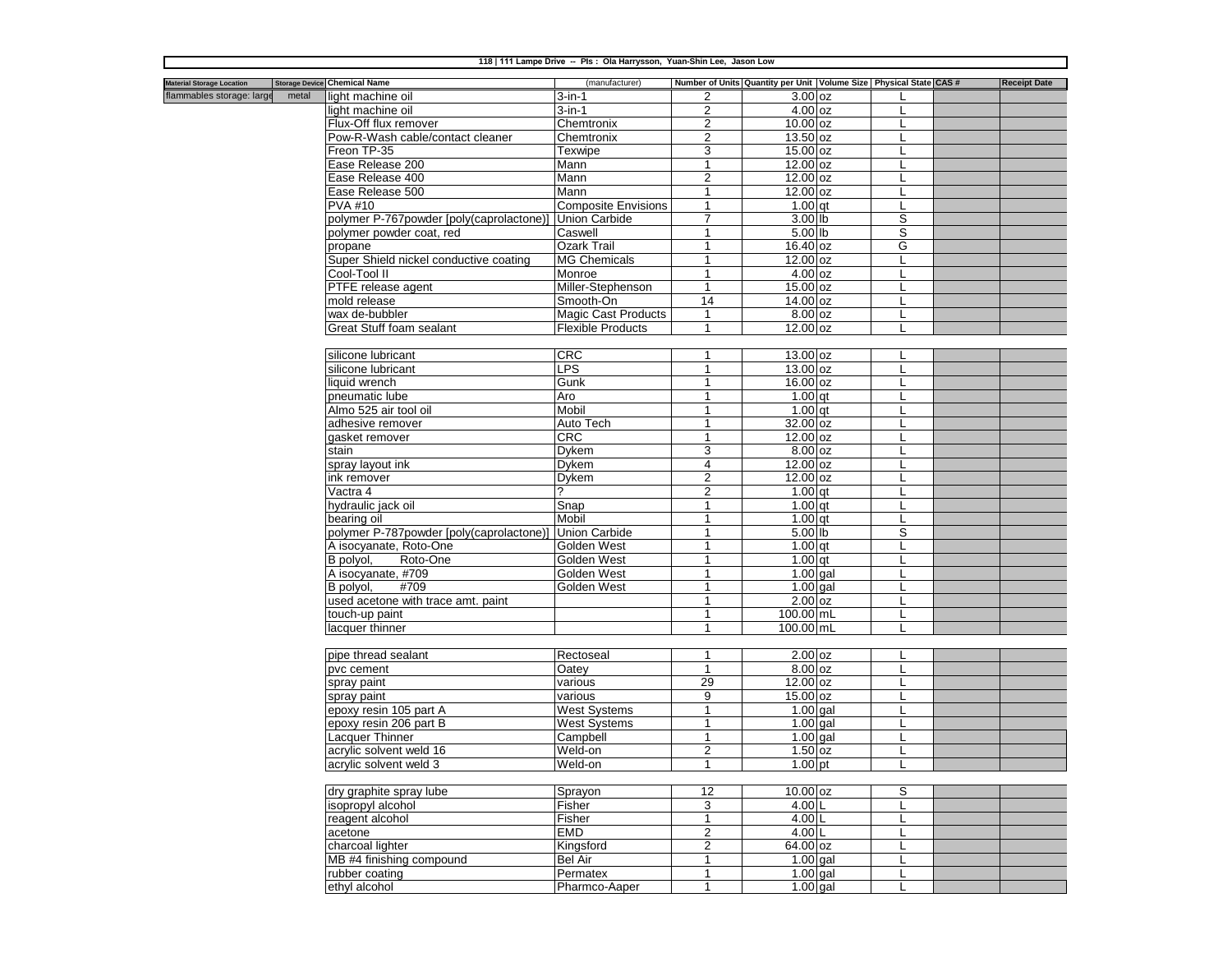|                                  |       |                                     | 118   111 Lampe Drive -- Pls : Ola Harrysson, Yuan-Shin Lee, Jason Low |   |                                                                        |   |                     |
|----------------------------------|-------|-------------------------------------|------------------------------------------------------------------------|---|------------------------------------------------------------------------|---|---------------------|
|                                  |       |                                     |                                                                        |   |                                                                        |   |                     |
| <b>Material Storage Location</b> |       | <b>Storage Device Chemical Name</b> | (manufacturer)                                                         |   | Number of Units Quantity per Unit   Volume Size   Physical State CAS # |   | <b>Receipt Date</b> |
| flammables storage: small        | metal | Smooth Cast 326 A                   | Smooth-On                                                              | 3 | $8.00$ lb                                                              |   |                     |
|                                  |       | Smooth Cast 326 B                   | Smooth-On                                                              | 3 | 7.00 lb                                                                |   |                     |
|                                  |       | fiberglass resin & hardener         | Elmer's                                                                |   | $7.00$ lb                                                              |   |                     |
|                                  |       | Task 9 urethane plastic             | Smooth-On                                                              |   | 16.00 lb                                                               |   |                     |
|                                  |       | Mold Max 27T part B                 | Smooth-On                                                              |   | 1.00 lb                                                                |   |                     |
|                                  |       | Mold Max 27T part B                 | Smooth-On                                                              |   | $1.60$ oz                                                              |   |                     |
|                                  |       | Sorta-Clear 40 A                    | Smooth-On                                                              |   | $9.00$ lb                                                              |   |                     |
|                                  |       | Sorta-Clear 40 B                    | Smooth-On                                                              |   | $14.40$ oz                                                             |   |                     |
|                                  |       | 2-part plastic adhesive             | 3M                                                                     |   | 567.00 mg                                                              |   |                     |
|                                  |       | Sylgard 184                         | Dow Corning                                                            | 3 | 250.00 mL                                                              |   |                     |
|                                  |       | wood filler                         | Elmer's                                                                |   | $8.00$ oz                                                              |   |                     |
|                                  |       | Multipurpose RTV Sealant 732        | Dow Corning                                                            | 3 | $3.00$ oz                                                              |   |                     |
|                                  |       | Xtendit dry gas blanket             | Smooth-On                                                              |   | $10.00$ oz                                                             | G |                     |
|                                  |       | Mold Max 30 part A                  | Smooth-On                                                              |   | $10.00$ lb                                                             |   |                     |
|                                  |       | Mold Max 30 part B                  | Smooth-On                                                              |   | $1.00$ lb                                                              |   |                     |
|                                  |       | Mold Max 30 part B                  | Smooth-On                                                              | ົ | $5.00$ lb                                                              |   |                     |
|                                  |       | EpoxAcast 670 HT                    | Smooth-On                                                              |   | $10.00$ Ib                                                             |   |                     |
|                                  |       | Clear Flex 50 part B                | Smooth On                                                              |   | $1.00$ gal                                                             |   |                     |
|                                  |       | HT Hardener                         | Smooth-On                                                              |   | $1.60$ Ib                                                              |   |                     |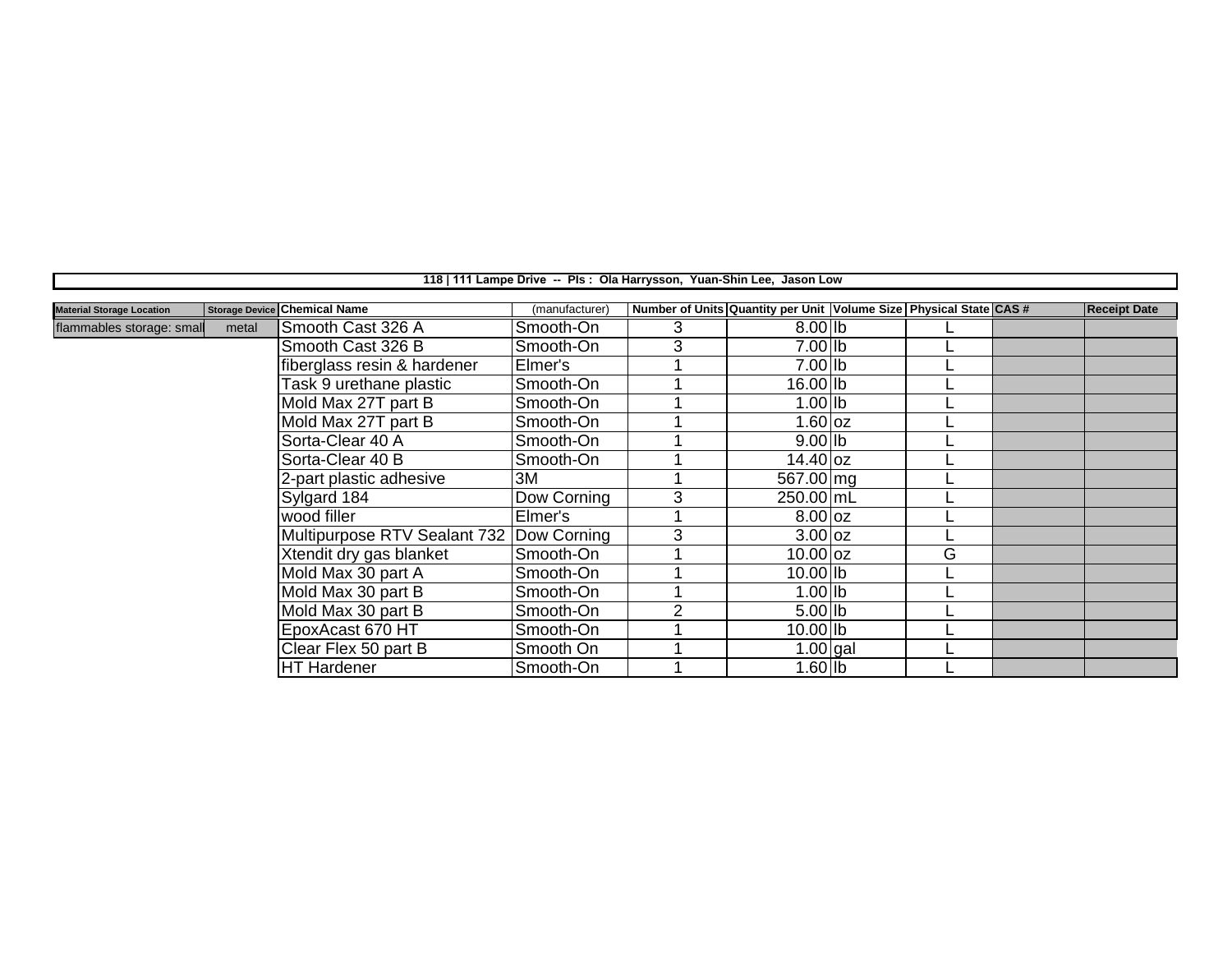- **Cell phone use is prohibited during ALL class/lab activities.**
- **Your professor or lab instructor must be present to supervise all lab activities.**
- **Unauthorized lab work is prohibited.**
- **Lab students must know the location of and become familiar with:**

**Lab Safety Plan, Fire Exits, Fire Extinguishers, MSDS Info, and First Aid.**

 **Safety glasses must be worn while in the presence of machinery operated by oneself or by others.**

Rotating cutters, drill bits and saw blades generate flying metal chips. Lubricants, coolants, chuck keys, and misplaced hand tools can become flying

objects. **EYE PROTECTION IS A MUST.**

#### **Dress correctly.**

Shorts, tank tops, and any clothing with large openings are not allowed during machining operations. Flying chips and debris will enter any small openings. Hoodies must be removed before entering the shop floor.

Closed toe shoes which cover the instep are required. Sandals and soft slippers are expressly forbidden. Fashion is generally incompatible with safety in a machine shop -- get over it.

Welding labs require non-flammable outerwear.

- Jewelry must be removed prior to using the machinery. This includes items such as chains/necklaces, watches, bracelets and rings.
- **Hair over 6 inches long must be constrained.**
- **Follow instructions closely.** Don't guess at the correct way to complete your assignment. Ask your instructor for help, not another student.
- **Know the equipment.** Be careful with sharp cutters. Wear gloves when handling all tooling. Keep hands away from moving blades and cutters. Make sure all work holding devices are tight. Remove all chuck keys and tools before starting a machine.

KNOW THE EXACT LOCATION OF THE **ON/OFF** SWITCH.

**Cleanliness:** Regardless of how clean or dirty a machine is when you arrive, make sure it is clean when you are finished using it. Put all tools away, cleaned, in their proper location, and sweep/brush up &/or vacuum all chips on and around the machinery when you are done.Keep the machinery and the floor around you clear of metal chips and debris.

**DO NOT** remove metal chips with your bare hands.

I understand and accept these rules as a necessary part of my work.

**Printed name** 

**SIGNATURE LOCAL DATE DATE**